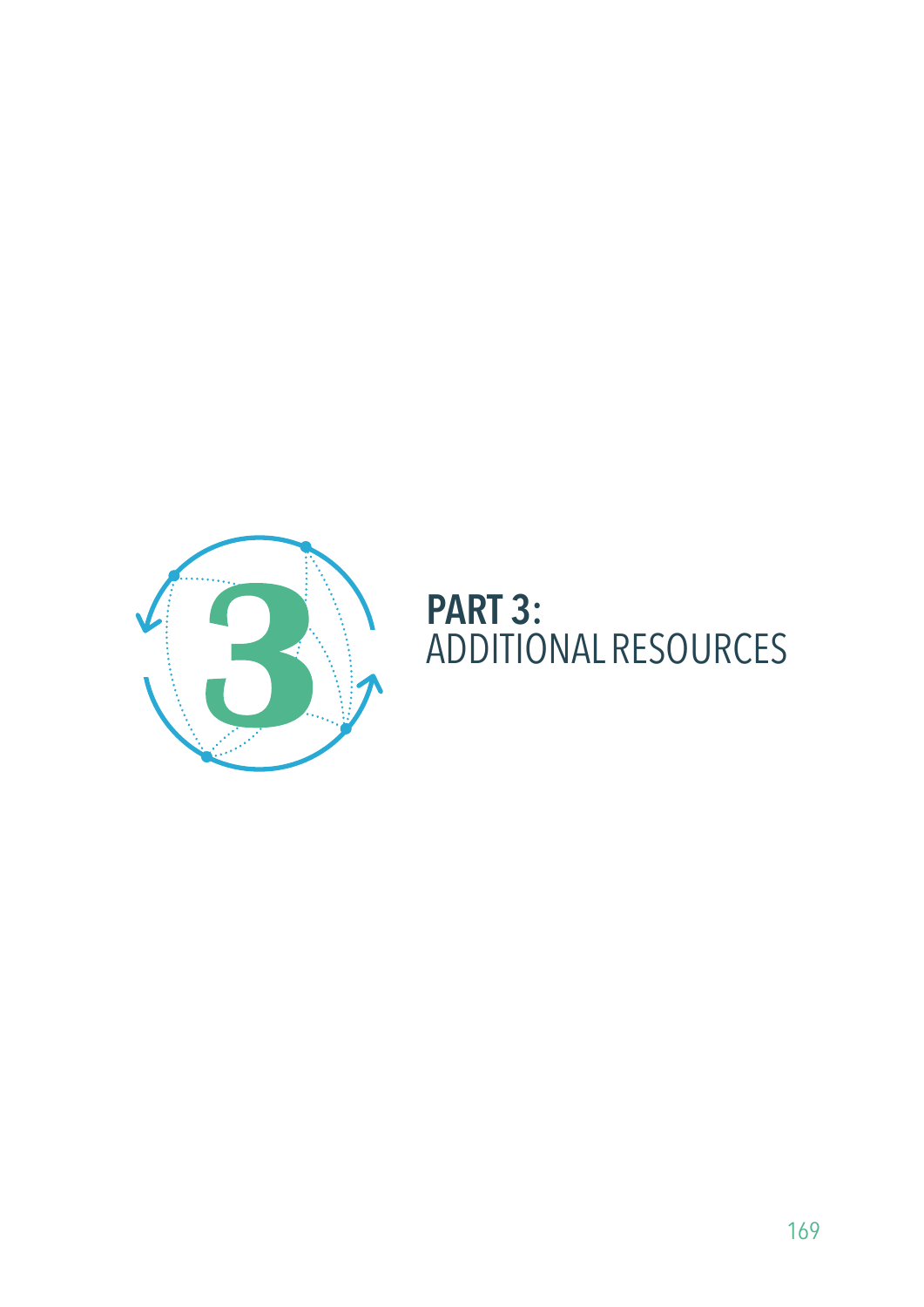

UN High Commissioner for Refugees (UNHCR), *Policy on Age, Gender, and Diversity*, UNHCRlHCP/2018/1, 8 March 2018, available at: **http://www.unhcr.org/5aa13c0c7.pdf**



- UN High Commissioner for Refugees (UNHCR), *A Community-based Approach in UNHCR Operations*, 01 January 2018, available at: **http://www.unhcr.org/ publications/legal/47ed0e212/community-based-approach-unhcr-operations.html**
- **UN High Commissioner for Refugees (UNHCR), UNHCR Manual on a Community** Based Approach in UNHCR Operations, March 2008, available at: **http://www. refworld.org/docid/47da54722.html**
- **UN High Commissioner for Refugees (UNHCR), UNHCR Tool for Participatory** Assessment in Operations, May 2006, First edition, available at: **http://www. refworld.org/docid/462df4232.html**



## **SEXUAL AND GENDER-BASED VIOLENCE**

UN High Commissioner for Refugees (UNHCR), *Sexual Gender-Based Violence and Child Protection Glossary (Glosario Sobreprotección de la Infancia, Violencia Sexual y de Género y Terminología Relacionada)*, February 2018, available at: **http://www.acnur.org/fileadmin/scripts/doc.php?file=fileadmin/Documentos/ BDL/2018/11638**

UN High Commissioner for Refugees (UNHCR), *Recomendaciones para el uso de un Lenguaje Inclusivo de Género (Gender Inclusive Language Recommendations)*, February 2018, available at: **http://www.acnur.org/fileadmin/scripts/doc. php?file=fileadmin/Documentos/BDL/2018/11627**

UN High Commissioner for Refugees (UNHCR), *SGBV Training Package*, October 2016, available at: **http://www.unhcr.org/publications/manuals/583577ed4/sgbvprevention-response-training-package.html**

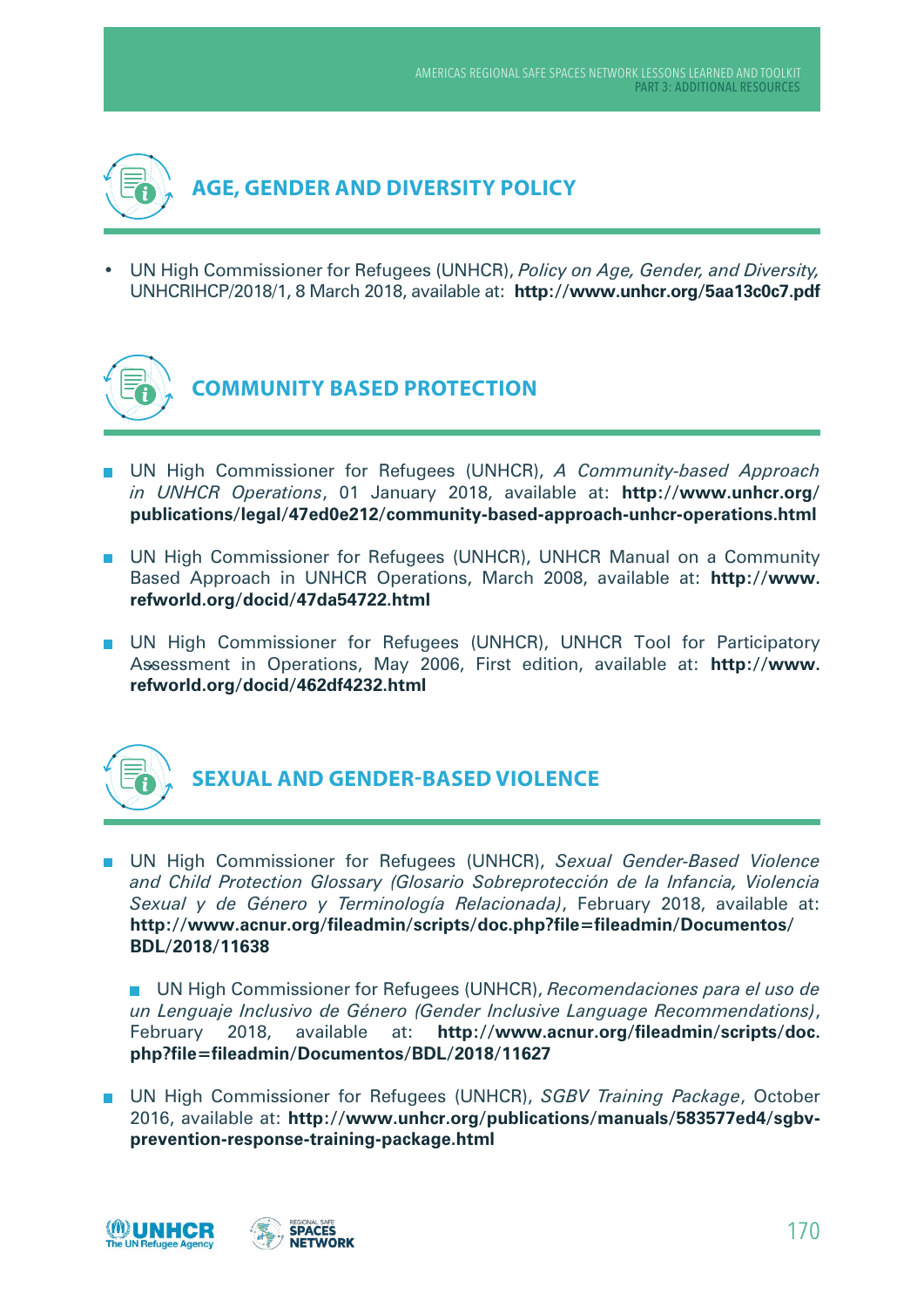- UN High Commissioner for Refugees (UNHCR), *Action against Sexual and Gender-Based Violence: An Updated Strategy*, June 2011, available at: **http://www.refworld. org/docid/4e01ffeb2.html**
- Global Protection Cluster (GPC) and IASC (Inter-Agency Standing Committee), *Guidelines for Integrating Gender-Based Violence Interventions in Humanitarian Action*, 2015, available at: **https://gbvguidelines.org/wp/wp-content/ uploads/2015/09/2015-IASC-Gender-based-Violence-Guidelines\_lo-res.pdf**
- *Interagency gender-based violence case management guidelines*, 2017, available at: **http://www.gbvims.com/wp/wp-content/uploads/Interagency-GBV-Case-Management-Guidelines\_final\_2017.pdf**
- UN High Commissioner for Refugees (UNHCR), Update on refugee women: promoting gender equality and eliminating sexual and gender-based violence, 4 June 2013, EC/64/SC/CRP.12, available at: **http://www.refworld.org/docid/5209f48d4.html**
- UN High Commissioner for Refugees (UNHCR), Sexual and Gender-Based Violence Against Refugees, Returnees and Internally Displaced Persons. Guidelines for Prevention and Response, May 2003, available at: **http://www.refworld.org/ docid/3edcd0661.html**



- UN High Commissioner for Refugees (UNHCR), *Listen and Learn: Participatory Assessment with Children and Adolescents*, 2012, available at: **http://www.refworld. org/docid/4fffe4af2.html**
- UN High Commissioner for Refugees (UNHCR), *A Framework for the Protection of Children*, 26 June 2012, available at: **http://www.refworld.org/docid/4fe875682.html**
- UN High Commissioner for Refugees (UNHCR), *Field Handbook for the Implementation of UNHCR BID Guidelines*, November 2011, available at: **http://www.refworld.org/ docid/4e4a57d02.html**
- **Alliance for Child Protection in Humanitarian Action, Toolkit on Unaccompanied and** separated children, *Inter-agency Working Group on Unaccompanied and Separated Children,* November 2016, available at: **https://reliefweb.int/sites/reliefweb.int/ files/resources/tools-web-2017-0322.pdf**
- UN High Commissioner for Refugees (UNHCR), *Child protection Issue Brief: Sexual violence against children*, January 2014, available at: **http://www.refworld.org/ docid/52e7c67a4.html**

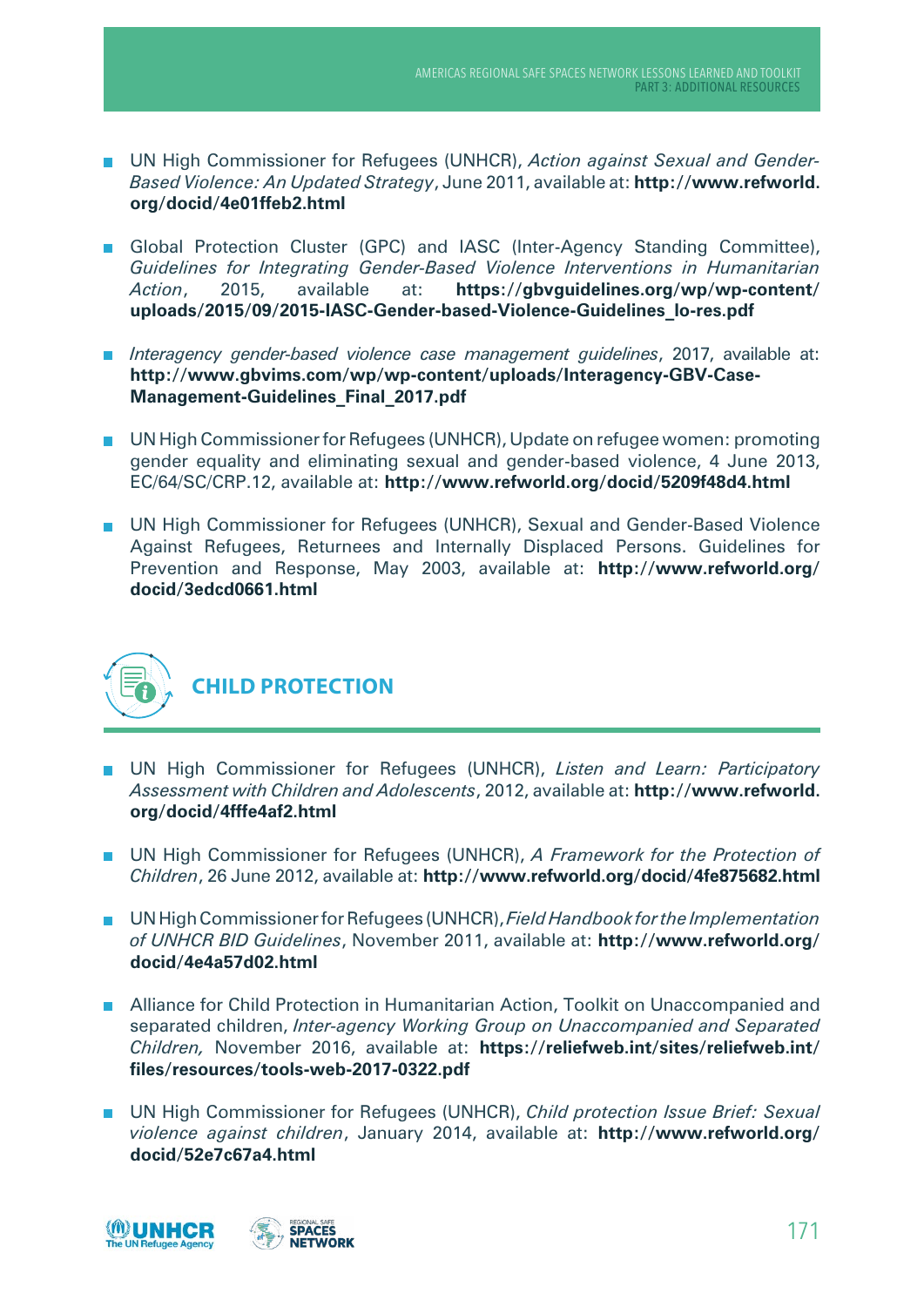- Advisory Opinion OC-21/14, *"Rights and Guarantees of Children in the Context of Migration and/or in Need of International Protection"*, OC-21/14, Inter-American Court of Human Rights (IACrtHR), 19 August 2014, available at: **http://www.refworld.org/ cases,IACRTHR,54129c854.html**
- **UN High Commissioner for Refugees (UNHCR), UNHCR Guidelines on Determining** the Best Interests of the Child, May 2008, available at: **http://www.refworld.org/ docid/48480c342.html**
- *Inter-Agency Emergency Standard Operating Procedures for Prevention of and Response to Gender-Based Violence and Violence, Abuse, Neglect and Exploitation of Children in Jordan*, 2014, available at: **https://reliefweb.int/report/jordan/interagency-emergency-standard-operating-procedures-prevention-and-responsegender**



## **PROTECTION OF LGBTI INDIVIDUALS**

- Inter-American Court of Human Rights, Advisory Opinion OC- 24/17, Requested by the Republic of Costa Rica, *"Gender Identity, and equality and non-discrimination of same-sex couple"*, 24 November 2017, available at: **http://www.corteidh.or.cr/ docs/opiniones/seriea\_24\_eng.docx**
- UNHCR Emergency Handbook https://emergency.unhcr.org/entry/221506/lesbian**gay-bisexual-transgender-and-intersex-lgbti-persons**



- **UN General Assembly, Convention on the Rights of the Child, 20 November 1989,** United Nations, Treaty Series, vol. 1577, p. 3, available at: **http://www.refworld. org/docid/3ae6b38f0.html**
- UN General Assembly, Convention on the Elimination of All Forms of Discrimination  $\overline{\phantom{a}}$ Against Women, 18 December 1979, United Nations, Treaty Series, vol. 1249, p. 13, available at: **http://www.refworld.org/docid/3ae6b3970.html**
- **Dranization of American States (OAS), Inter-American Convention on the Prevention,** Punishment and Eradication of Violence against Women ("Convention of Belem do Para"), 9 June 1994, available at: **http://www.refworld.org/docid/3ae6b38b1c.html**

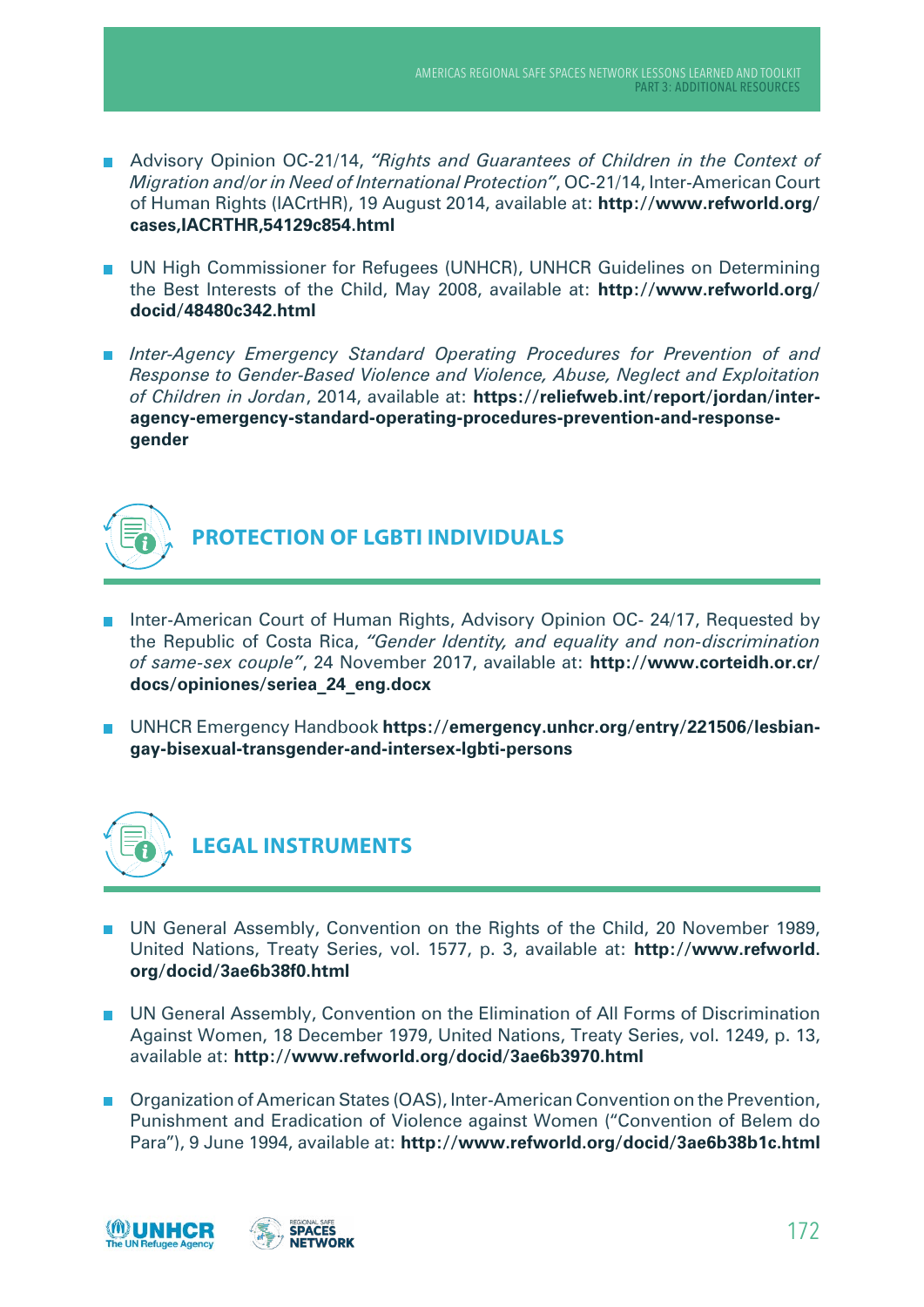

- **Inter-American Commission on Human Rights (IACHR),** *American Declaration of the Rights and Duties of Man*, 2 May 1948, available at:**http://www.refworld.org/ docid/3ae6b3710.html**
- Organization of American States (OAS), American Convention on Human Rights, "Pact of San Jose", Costa Rica, 22 November 1969, available at: **http://www.refworld. org/docid/3ae6b36510.html**
- Cartagena Declaration on Refugees, Colloquium on the International Protection of Refugees in Central America, Mexico and Panama, 22 November 1984, available at: **http://www.refworld.org/docid/3ae6b36ec.html**
- Brazil Declaration and Plan of Action, 3 December 2014, available at: **http://www. refworld.org/docid/5487065b4.html**



**PROTECTION FROM SEXUAL EXPLOITATION AND ABUSE (PSEA) AND ACCOUNTABILITY TO PERSONS OF CONCERN TO UNHCR** 

- Inter-Agency Standing Committee (IASC), *Best Practice Guide Inter-Agency Community-Based Complaint Mechanisms*, International Organization for Migration, 2016, available at: **https://publications.iom.int/system/files/pdf/best\_practice\_ guide\_web.pdf**
- **UN High Commissioner for Refugees (UNHCR), Code of Conduct & Explanatory Notes,** June 2004, available at **http://www.unhcr.org/422dbc89a.html**
- **PSEA Network,** *Protection from Sexual Exploitation and Abuse (PSEA) by Humanitarian Personnel in Jordan*, Inter-Agency SEA Community – Based Complaint referral Mechanism (CBCRM), 04 May 2016, available at: **https://reliefweb.int/sites/ reliefweb.int/files/resources/CBCRM.pdf**
- **Protection from Sexual Exploitation and Abuse by our own staff (PSEA).** Web page: **http://www.pseataskforce.org/es/**
- UNHCR Emergency Handbook **https://emergency.unhcr.org/entry/147239/ accountability-to-affected-populations-aap**

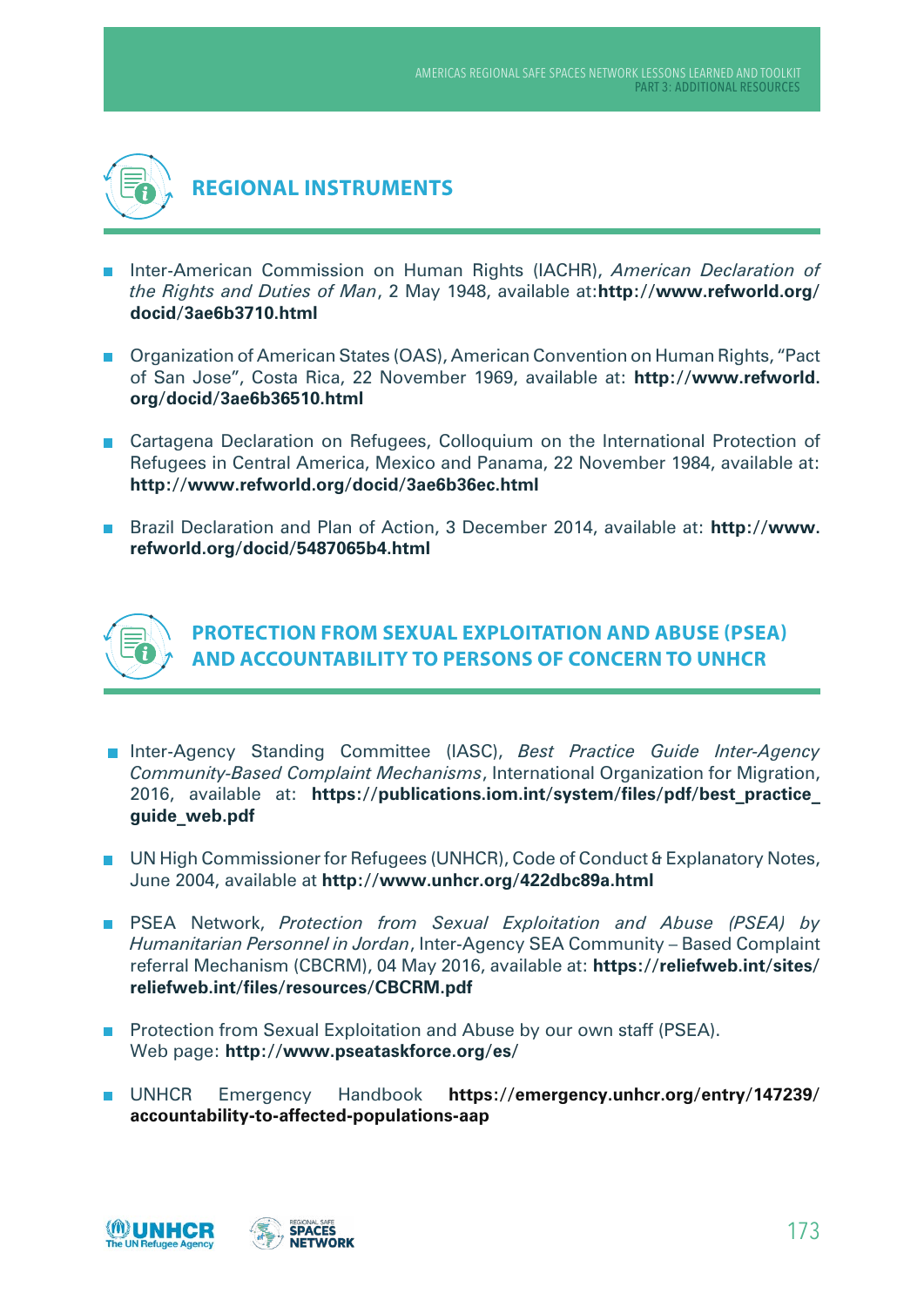- UN High Commissioner for Refugees (UNHCR), *Protection and Solutions Strategy for the Northern Triangle of Central America 2016-2018*, 24 December 2015, available at: **http://reporting.unhcr.org/sites/default/files/Protection%20and%20 Solutions%20Strategy%20for%20the%20Northern%20Triangle%20of%20 Central%20America%202016-2018.pdf**
- UN High Commissioner for Refugees (UNHCR), San Jose Action Statement, 7 July 2016, available at: **http://www.refworld.org/docid/57a8a4854.html**



- UN High Commissioner for Refugees (UNHCR), *Policy on the Protection of Personal Data of Persons of Concerns to UNHCR,* May 2015, available at: **http://www. refworld.org/pdfid/55643c1d4.pdf**
- Protection Information Management **http://pim.guide/**
- Gender-based violence information management system (GBV IMS). Web page: **http://www.gbvims.com/**



- Alto Comisionado de Naciones Unidas para los Refugiados Americas: **www.acnur.org**
- UNHCR refworld:**http://www.refworld.org/**
- ACNUR refworld**: http://www.refworld.org.es/**



**Regional Legal Unit of the Americas Bureau. UNHCR San Jose, Costa Rica RLU@unhcr.org**